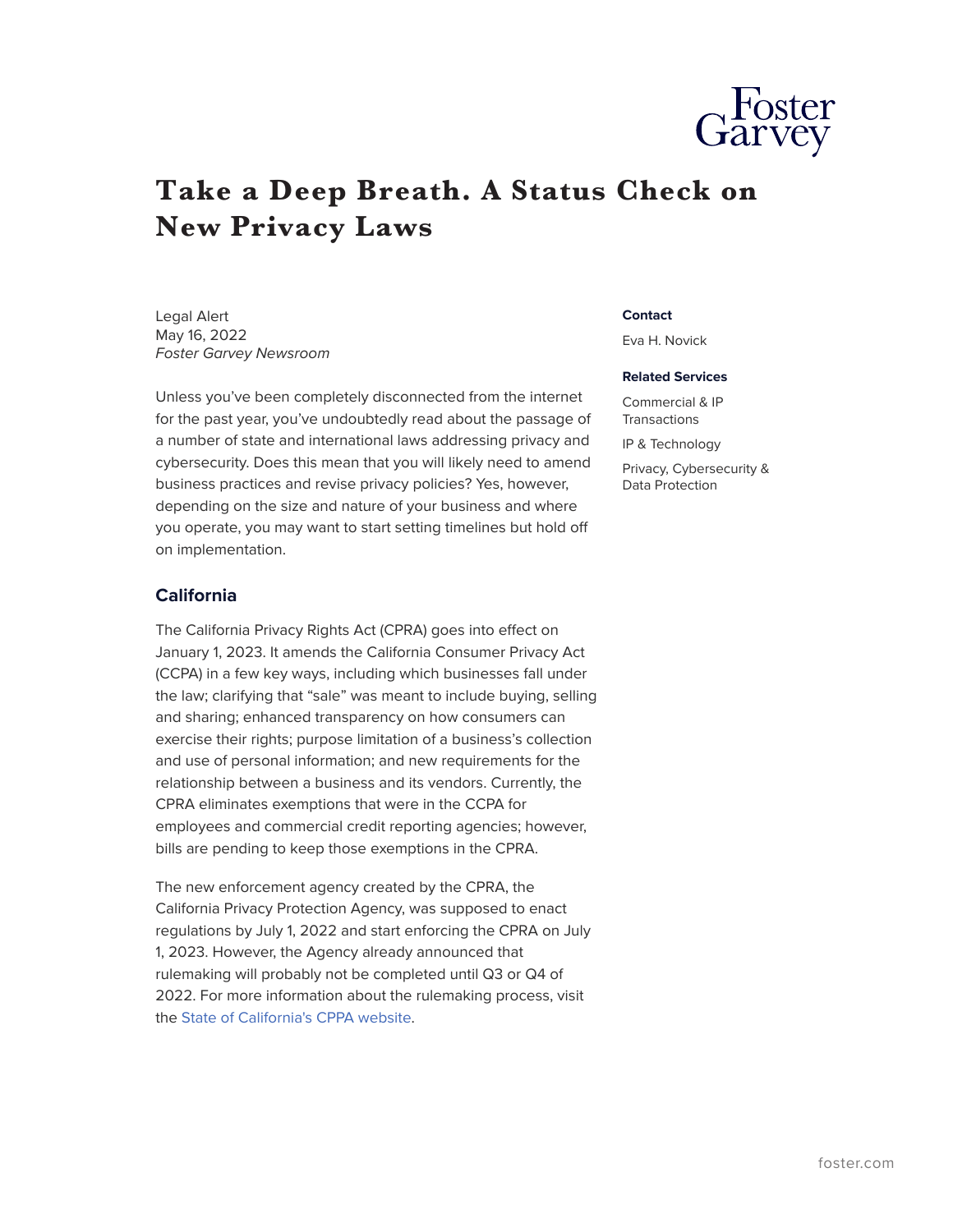

# **Virginia**

The Consumer Data Protection Act (CDPA) also goes into effect on January 1, 2023. It grants consumers the rights to access (know), to correct, to delete, to opt-out of the sale of certain personal information, and of portability (transfer). Businesses have certain responsibilities under the CDPA, including purpose limitation; implementing reasonable administrative, technical and physical safeguards; obtaining consent to process sensitive data; disclosing certain information in privacy policies; conducting data protection impact assessments; and entering into certain contractual provisions with vendors. After three recent amendments, the CDPA appears to be in its final form and businesses can start planning now.

## **Colorado**

The Colorado Privacy Act (CPA) goes into effect on July 1, 2023. It grants consumers the rights to access, to correct, to delete, to opt-out, and of portability. Beginning July 1, 2024, the CPA will require businesses to accept a universal opt-out mechanism. Businesses have certain responsibilities under the CPA, including purpose limitation; implementing reasonable administrative, technical and physical safeguards; obtaining consent to process sensitive data; disclosing certain information in privacy policies; conducting data protection impact assessments; and entering into certain contractual provisions with vendors.

The Colorado Attorney General will adopt rules by July 1, 2023. More information about the rulemaking process can be found on the [Colorado Attorney General website.](https://coag.gov/resources/colorado-privacy-act/)

## **Utah**

The Utah Consumer Privacy Act (UCPA) goes into effect on December 31, 2023. It grants consumers the rights to access (know), to delete, to opt-out, and of portability. The UCPA appears to be in its final form and businesses can start planning now.

## **Connecticut**

Connecticut's Act Concerning Personal Data Privacy and Online Monitoring (CTDPA) goes into effect on July 1, 2023. It grants consumers the rights to access, to correct, to delete, to opt-out, and of portability. The CTDPA will require businesses to accept a universal opt-out mechanism. Businesses have certain responsibilities under the CTDPA, including purpose limitation; implementing reasonable administrative, technical and physical safeguards; obtaining consent to process sensitive data; making it as easy to withdraw consent as provide consent; disclosing certain information in privacy policies; conducting data protection assessments in certain circumstances; and entering into certain contractual provisions with vendors.